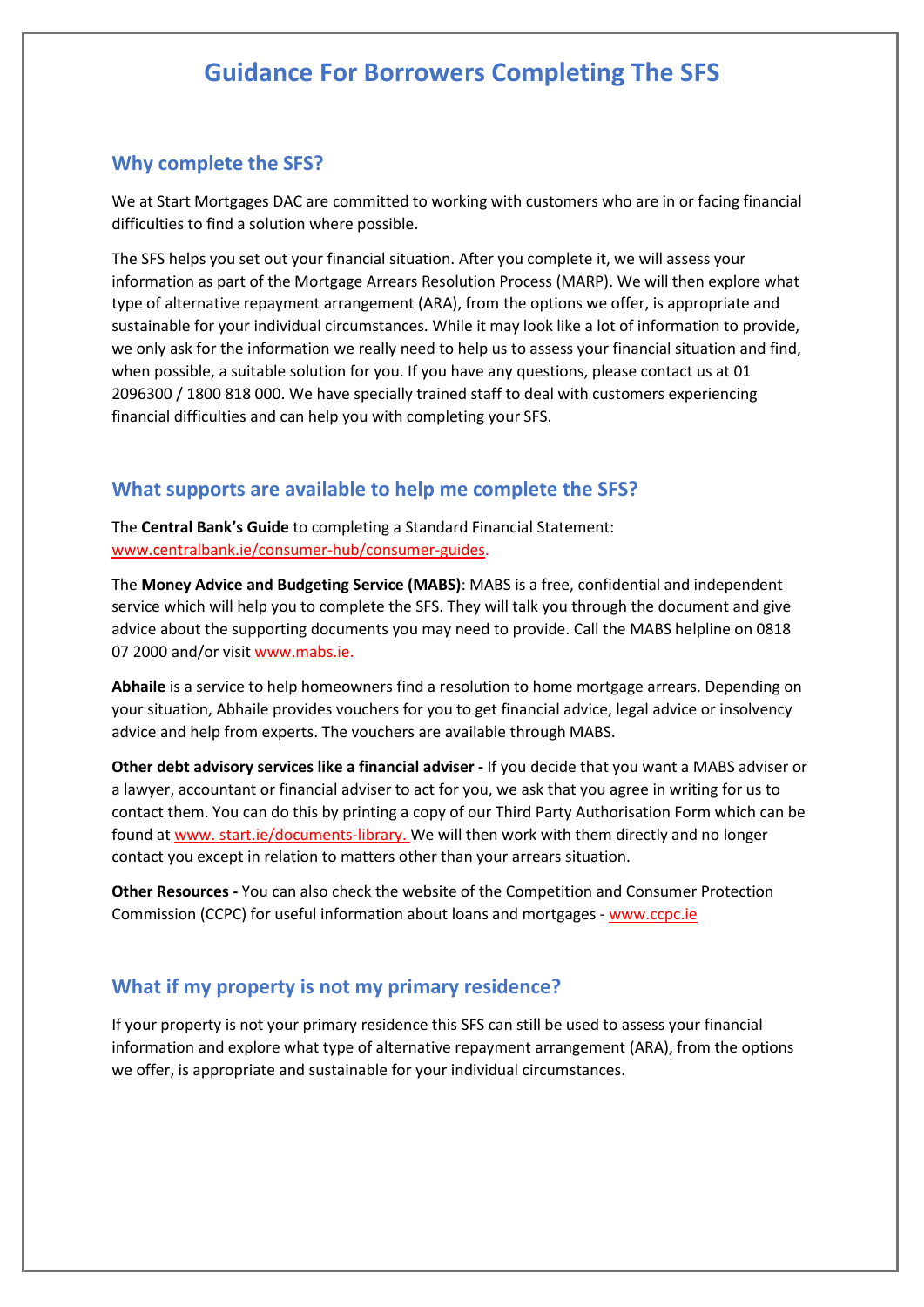| <b>Section A My</b><br>details | No document required to complete this section. This is all personal<br>$\bullet$<br>information. |
|--------------------------------|--------------------------------------------------------------------------------------------------|
| <b>Section B My</b>            | If your primary residence is not currently mortgaged with Start then you<br>$\bullet$            |
| mortgage                       | will need a copy of your last annual mortgage statement to complete this                         |
|                                | section. The mortgage statement should provide the outstanding balance                           |
|                                | and the monthly repayment. To get up to date information, please contact                         |
|                                | your mortgage provider directly.                                                                 |
| <b>Section C My</b>            | If you are Employed you will need to take information from your recent<br>$\bullet$              |
| monthly                        | payslips.                                                                                        |
| income                         | If you are Self-Employed, please use your most recent set of audited or<br>٠                     |
|                                | certified accounts, business account statements, personal tax return or                          |
|                                | tax balancing statement, Revenue Form 11.                                                        |
|                                | If you are unemployed, use the most recent social welfare receipt for each<br>$\bullet$          |
|                                | social welfare payment received.                                                                 |
|                                | If you are retired you will need a recent receipt detailing the amount of<br>٠                   |
|                                | your monthly pension payment.                                                                    |
|                                | If you are in receipt of maintenance payments or other income, check<br>$\bullet$                |
|                                | bank statements to ensure that the correct amount is provided on the                             |
|                                | SFS.                                                                                             |
| <b>Section D My</b>            | Your recent Bills (electricity, gas/oil, internet, phone, mobile) will assist<br>$\bullet$       |
| monthly                        | you in accurately completing this section.                                                       |
| household                      | Your bank statements may assist you in identifying the amounts spent on                          |
| expenditure                    | childcare, elderly care, insurance, maintenance, rent etc. Please note that                      |
|                                | 'insurance' can include motor, home, health, mortgage protection,                                |
|                                | payment protection, income protection or life assurance.                                         |
| <b>Section E My</b>            | It is important to include all your outstanding debts in this section<br>$\bullet$               |
| monthly                        | including court mandated payments.                                                               |
| debt                           | Statements for credit union loans, personal loans, credit cards, overdrafts,<br>٠                |
| payments                       | PCP/hire purchases should provide the information you need e.g. amount                           |
|                                | outstanding, the payments being made, the time left on each loan, the                            |
|                                | arrears balance, the reason for the loan.                                                        |
| <b>Section F My</b>            | Print outs showing estimated value of your properties and statements<br>$\bullet$                |
| other                          | from other mortgage providers showing the amount left to pay, arrears                            |
| properties                     | amounts and monthly repayments due.                                                              |
|                                | Your bank statements should provide you with details of the rental<br>٠                          |
|                                | income being received.                                                                           |
| <b>Section G My</b>            | Receipts and/or statements of purchase price for any asset and / or a<br>$\bullet$               |
| other assets                   | statement of current estimated value.                                                            |

## What documents might I need to assist me in completing the SFS?

### I have unsecured debt. How do I prioritise my mortgage payment?

It is important to prioritise the mortgage that is secured against your property. Your mortgage repayment should be paid before other, less critical, unsecured loans. If you do not have enough money to pay your unsecured loans in full you should contact the Lenders to negotiate a reduced payment. They may be able to offer solutions such as extending the term to make the monthly repayment more affordable.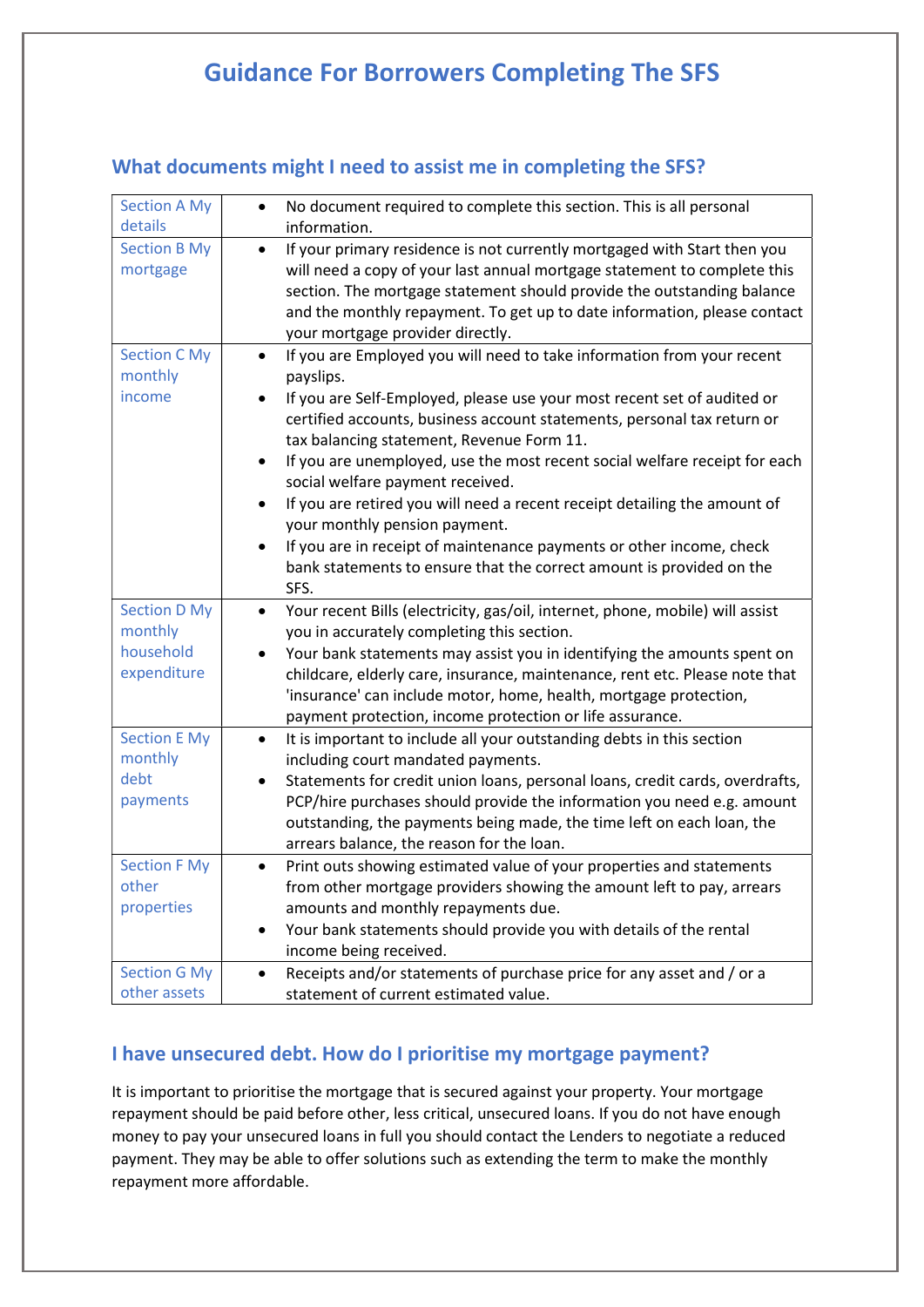#### How can I check that the figures I have provided are appropriate?

The Insolvency Service of Ireland (ISI) have produced guidelines regarding Reasonable Living Expenses. This is a useful tool to assist you in completing the SFS. To use it, you need to determine what your family unit is e.g. one adult, no children or two adults with two children etc. Once you have identified the most appropriate family unit for your circumstances, you can then use the guidelines to see if the figures you are providing on your SFS are within the averages suggested by the ISI as being reasonable. You can access these guidelines at https://backontrack.ie/RLE-CALCULATOR

### I don't understand some of the terms used in the SFS

See below for an explanation of some of the terms used in the SFS.

| <b>Section A My Details</b> |                |                                                                                                                                                           |
|-----------------------------|----------------|-----------------------------------------------------------------------------------------------------------------------------------------------------------|
| A <sub>2</sub>              | Correspondence | This address will be used for all correspondence relating to this SFS.                                                                                    |
|                             | Address        | Note - For Start Mortgages, this is address where you reside. If this is a new<br>address that has not been provided to Start previously, we will require |
|                             |                | verification such as a utility bill and a bank statement addressed to you and                                                                             |
|                             |                | dated in the last 6 months in order to update our records.                                                                                                |
| A10                         | Dependant      | A person who financially relies on you.                                                                                                                   |
|                             |                |                                                                                                                                                           |

| <b>Section B My Mortgage</b> |              |                                                                                    |
|------------------------------|--------------|------------------------------------------------------------------------------------|
| B <sub>3</sub>               | Primary      | Your property is your primary residence if it is where you are currently living or |
|                              | Residence    | if it is the only property that you own in the State.                              |
| <b>B11</b>                   | Restructured | Select Yes if you have previously agreed with your mortgage provider to change     |
|                              |              | the terms and conditions of your mortgage due to financial difficulties - for      |
|                              |              | example reduced monthly payments.                                                  |

| <b>Section C My Monthly Income</b> |                      |                                                                               |
|------------------------------------|----------------------|-------------------------------------------------------------------------------|
| C <sub>1</sub>                     | <b>Gross Monthly</b> | Before tax and any other deductions at source                                 |
|                                    | Salary               |                                                                               |
| C <sub>2</sub>                     | Net Monthly          | If you have a deduction from your salary at source for example for health     |
|                                    | Salary               | insurance, pension, credit union or Revenue payments do not include them      |
|                                    |                      | again.                                                                        |
| C <sub>5</sub>                     | Mortgage             | If you were previously eligible for and receiving this payment under the      |
|                                    | Interest             | Mortgage Interest Supplement scheme, you should now receive it as part of the |
|                                    | Supplement           | Supplementary Welfare Scheme.                                                 |
| C8                                 | Other                | For example pension, room rent (for primary residence), grants, financial     |
|                                    |                      | contribution from dependants. Please do not repeat any monthly income         |
|                                    |                      | already covered under previous headings.                                      |
|                                    |                      |                                                                               |